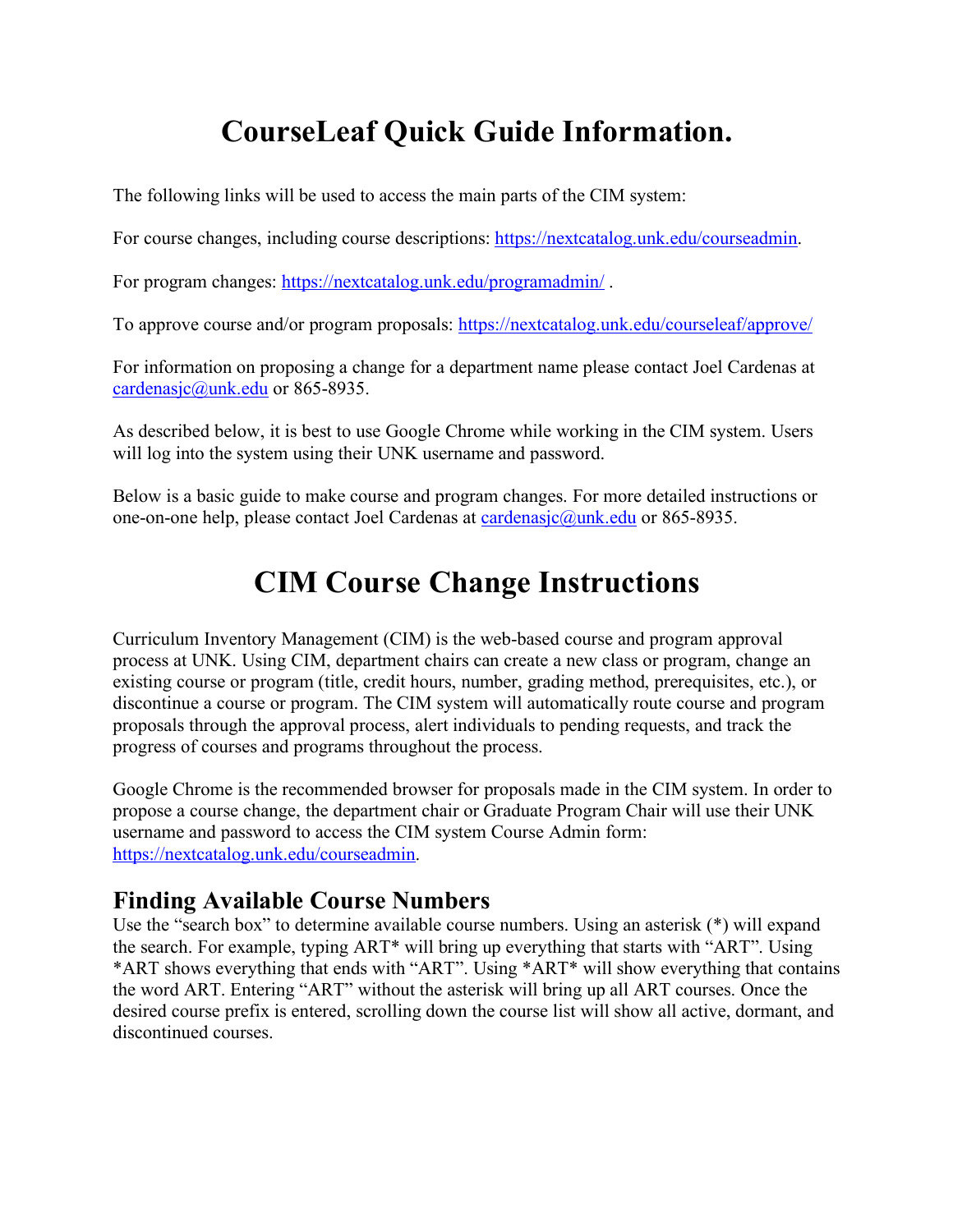| art                |                         | <b>Search</b> | $-$ OR $-$ | <b>Propose New Course</b> | Quick Searches      |         |
|--------------------|-------------------------|---------------|------------|---------------------------|---------------------|---------|
| <b>Course Code</b> | Title                   |               |            | Workflow                  | <b>Status</b>       | Dormant |
| <b>ART 100</b>     | <b>Art Structure</b>    |               |            |                           |                     |         |
| <b>ART 102</b>     | Drawing I               |               |            |                           |                     |         |
| <b>ART 105</b>     | <b>Graphic Media</b>    |               |            |                           |                     |         |
| <b>ART 108</b>     | <b>Art Design</b>       |               |            |                           | <b>Discontinued</b> |         |
| <b>ART 118</b>     | <b>Color and Design</b> |               |            |                           |                     |         |
| <b>ART 120</b>     | <b>Art Appreciation</b> |               |            |                           |                     |         |

### **Proposing a New Course**

Click the green "Propose New Course" button:

|                    |       | Search | $-ORC$ | <b>Propose New Course</b> | Quick Searches | ▴       |
|--------------------|-------|--------|--------|---------------------------|----------------|---------|
| <b>Course Code</b> | Title |        |        | <b>Workflow</b>           | <b>Status</b>  | Dormant |

All required information will have a red box around the area:

|             | <b>New Course Proposal</b> |                               |
|-------------|----------------------------|-------------------------------|
| Subject     | Select                     | Course Number<br>5 characters |
| <b>Type</b> | Select                     | remaining                     |

A syllabus is required when proposing a new course:

| Required items: grading rubric, institutional compliance statements, ADA/Pregnancy & Sexual Misconduct, and weekly<br>outline. |                    |                        |  |
|--------------------------------------------------------------------------------------------------------------------------------|--------------------|------------------------|--|
| <b>Syllabus</b>                                                                                                                | <b>Attach File</b> | <b>Uploaded Files:</b> |  |
|                                                                                                                                |                    | Files To Be Uploaded:  |  |

Most formats, including PDF and Word Documents are acceptable attachments. If you do not see the file attached be sure that you are using Google Chrome. If you still do not see the attached file, ensure Adobe Flash is updated. Please contact the Help Desk for information regarding updating Adobe Flash. If Google Chrome is being used and the Adobe Flash plug-in is updated and the attachment is still not seen, please contact the Coordinator of Academic Publications at 8935 or cardenasjc@unk.edu.

The "Author" section at the bottom of the form is the person initiating the proposal and is automatically filled: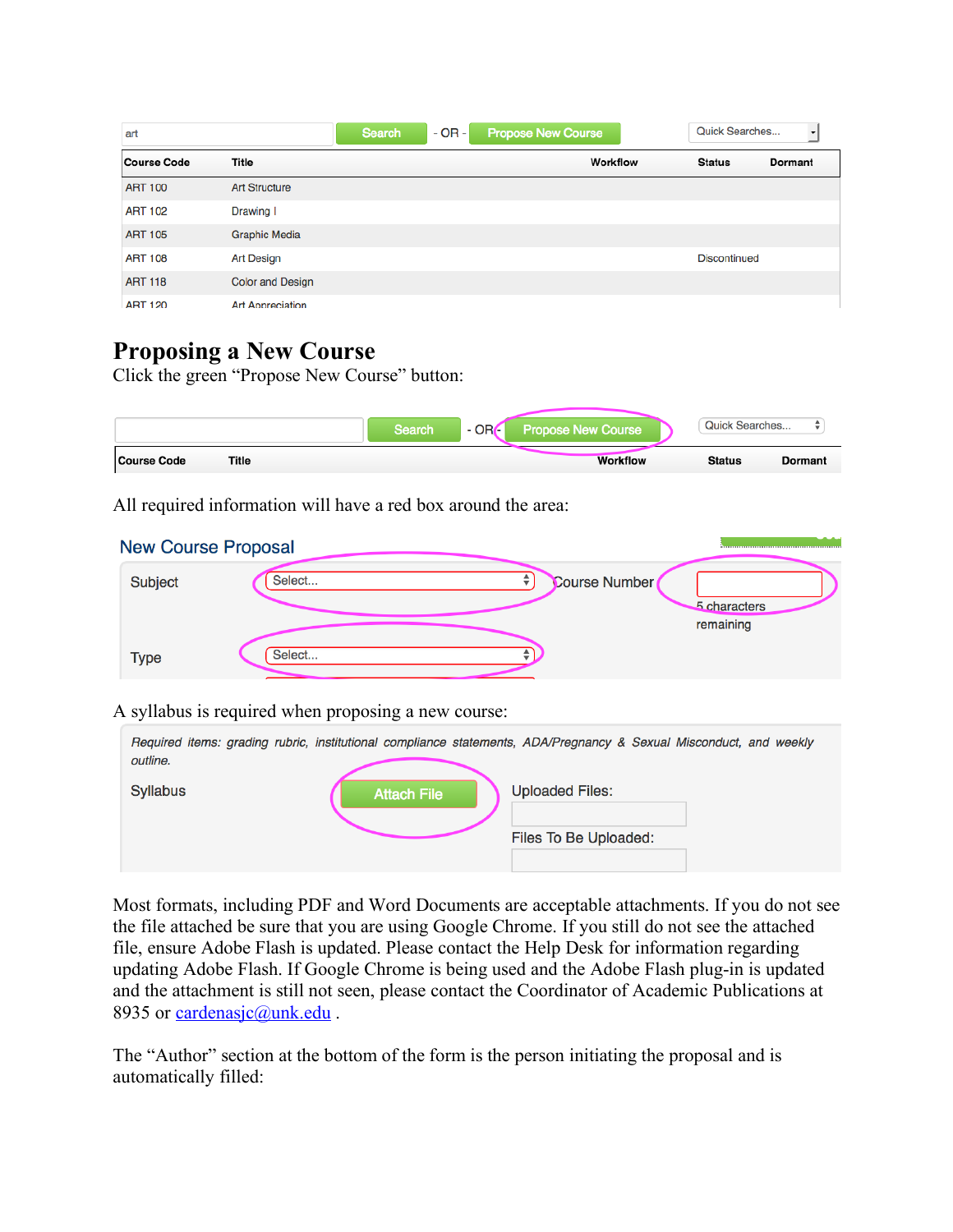| Author | <b>First Name</b> | <b>Last Name</b> | E-mail             |  |
|--------|-------------------|------------------|--------------------|--|
|        | Joel              | Cardenas         | cardenasjc@unk.edu |  |
|        |                   |                  |                    |  |

The "Faculty member responsible for the this course" at the bottom of the form is manually entered and is considered the main contact person for any questions or concerns, in addition to the chair:

| <b>Faculty member</b> | <b>First Name</b> | <b>Last Name</b> | E-mail |  |
|-----------------------|-------------------|------------------|--------|--|
| responsible for       |                   |                  |        |  |
| this course           |                   |                  |        |  |

### **Starting the Course Proposal into Workflow**

Once all the information is entered, clicking the "Start Workflow" at the bottom of the form will move the course proposal to the first step in workflow:



The department chair is the first step in workflow and will require the chair to log into the CIM "Approve Pages" using the link: https://nextcatalog.unk.edu/courseleaf/approve/. The CIM system will also email a notification that provides a link to the specific course or program proposal needing approval. Clicking the link in the email will prompt the chair to enter their EASI credentials and will take them to the "Approval" page.

#### *Please note: The chair must "approve" the proposal even if they are the person that initiated the proposal.*

If changes are made but not complete, the "Save Changes" button allows the user to come back to the proposal at a later time without losing any work done:



*Please note: Only users with administrative access will have the blue "Admin Save" button on their forms*.

### **Editing an Existing Course**

Use the "Search Box" to find the desired course. Clicking the "Edit Course" button with initiate a change on an existing course: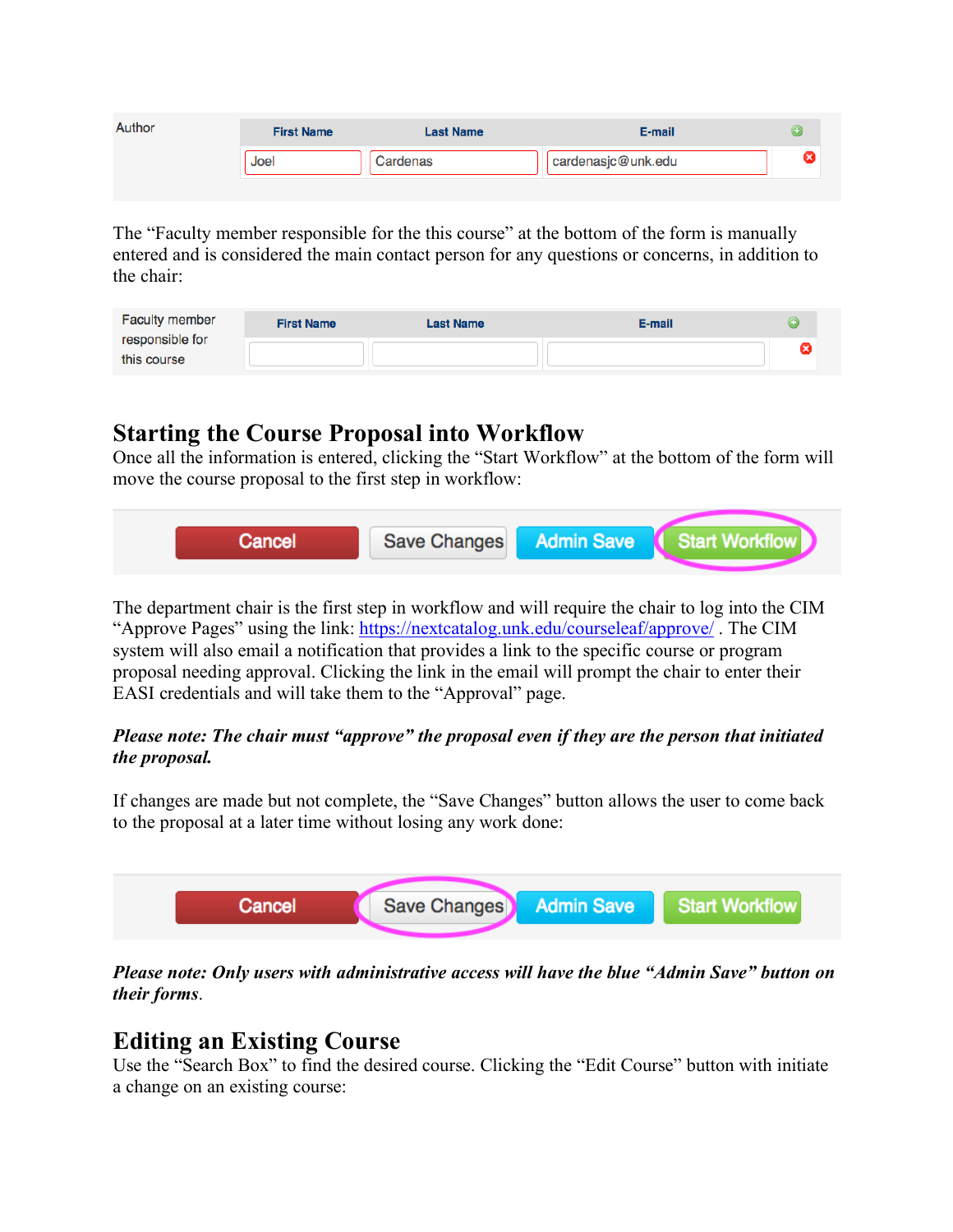

All required fields are outlined in red:

| Is this course dormant? |                                          |               |                                  |
|-------------------------|------------------------------------------|---------------|----------------------------------|
| Subject                 | <b>O</b> No<br><b>O</b> Yes<br>ART - Art | Course Number | 102<br>2 characters<br>remaining |
| <b>Type</b>             | Lecture                                  |               |                                  |

Using the "Edit Course" button automatically fills in most information with the course's existing information.

Once all changes are made, clicking the "Start Workflow" button at the bottom of the page will move the course proposal to the first step in workflow.

| <b>Admin Save (Start Workflow)</b><br>Save Changes<br>Cancel |  |  |
|--------------------------------------------------------------|--|--|
|                                                              |  |  |

### **Making a Course Dormant**

It is also possible to make a course "Dormant" in the "Edit Course" menu:

| 102<br>2 characters |
|---------------------|
| remaining           |

Making the course "Dormant" allows the department chair to remove courses that have not been offered in a long time or other special circumstances from the catalog course listing. Making the course "dormant" allows the possibility of the course to be brought back to active status by initiating another course change proposal.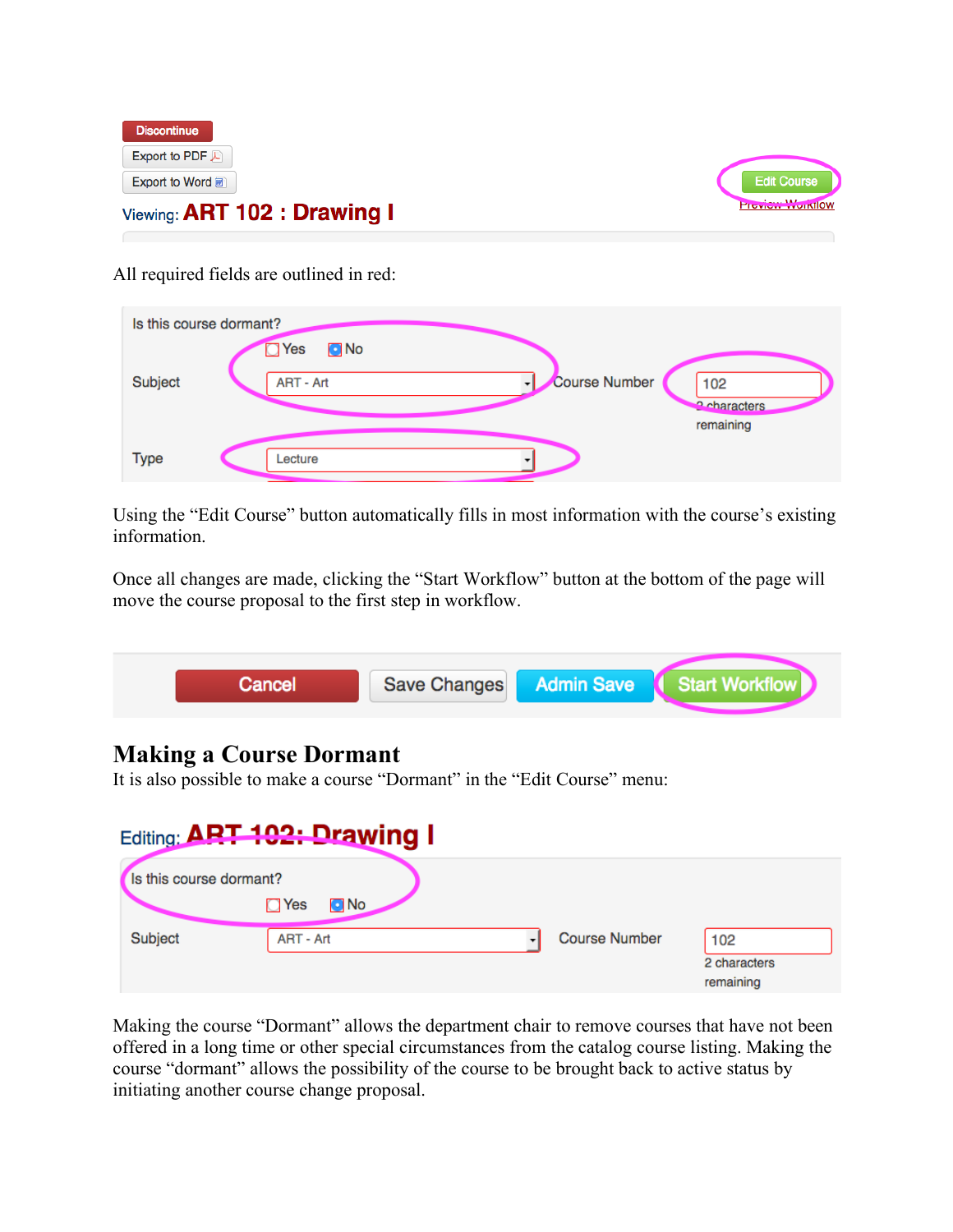### **Discontinuing a Course**

Discontinuing a course removes a course from the catalog course listing and there is no way to bring the course back to active status. Discontinuing a course also removes the availability of the course number from being used again.

Use the "Search Box" to find the desired course to be discontinued and click the red "Discontinue" button:

| <b>AHIZII</b>                  | 3-D Design                  |                         |
|--------------------------------|-----------------------------|-------------------------|
| <b>Discontinue</b>             |                             |                         |
| Export to PDF $\triangleright$ |                             |                         |
| Export to Word                 |                             | <b>Edit Course</b>      |
|                                | Viewing: ART 102: Drawing I | <b>Preview Workflow</b> |

Please contact the Coordinator of Academic Publications at 8953 or cardenasjc@unk.edu for any questions.

### **Changing a Course Description Only**

Changing the course description does not require the same workflow that other proposals require. To change the course description only, "click" the green "Edit Course" button on the upper-right side:



Next, check the "Yes" button at the top of the screen indicating that it is a course description change only:

| <b>Culully. ATTI TUE. DIQWING I</b>                                          |               |  |  |  |
|------------------------------------------------------------------------------|---------------|--|--|--|
| Is this edit ONLY to change the Course Description? $\bullet$ Yes $\circ$ No |               |  |  |  |
| Is this course dormant?                                                      | ⊛ No<br>) Yes |  |  |  |

Once the "Yes" button is selected, all boxes will turn grey, indicating that the fields cannot be edited and a red required box for the "Catalog Description" will appear: